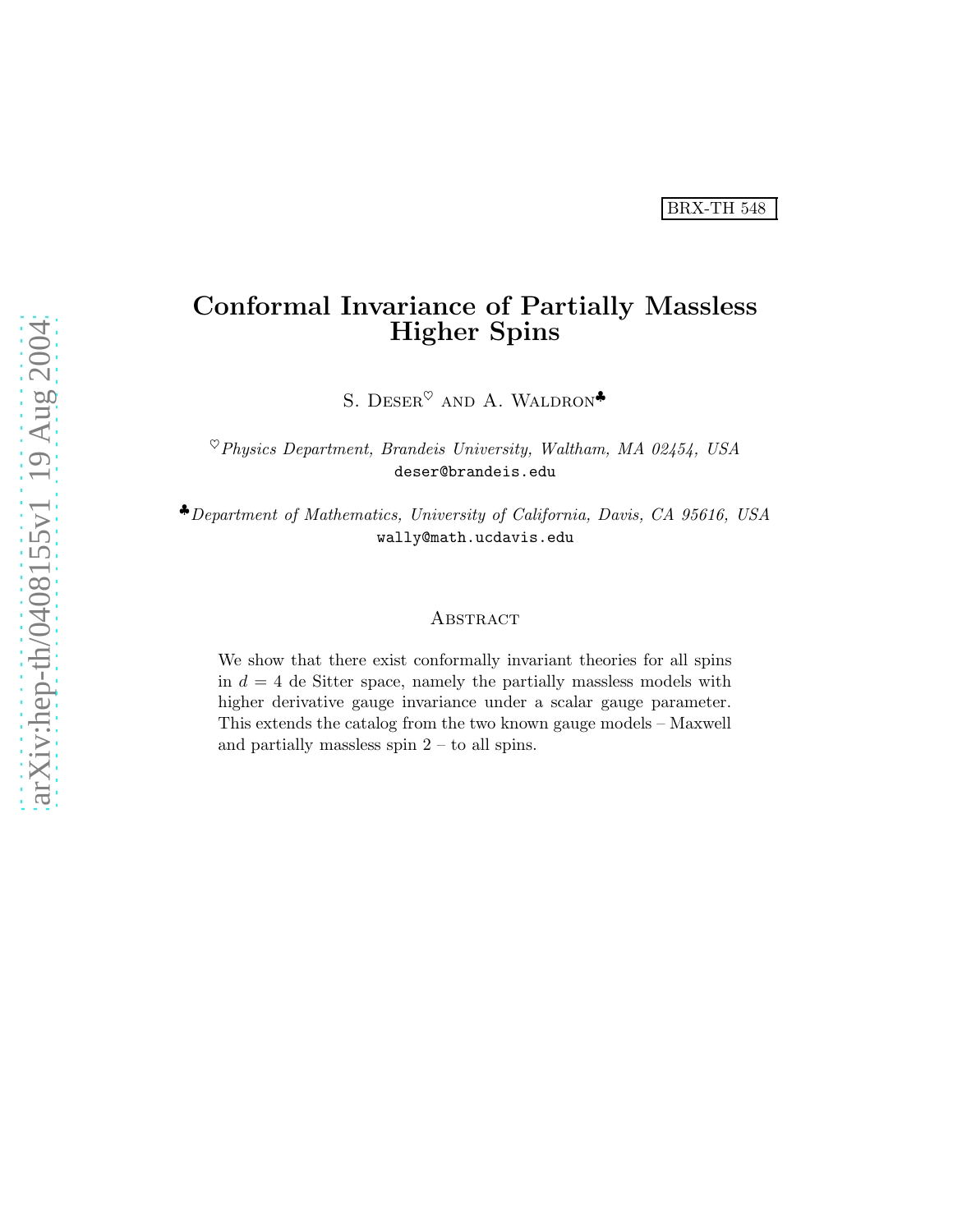### 1 Introduction

In this Letter we present new conformally invariant gauge theories in dimension four constant curvature spaces generalizing the well known conformally improved scalar and Maxwell fields. Conformal flatness of these spaces then also implies lightcone propagation [1]. An obvious mechanism to achieve lightlike excitations is gauge invariance, and indeed we recently presented new partially massless gauge invariant higher spin theories that propagate on the lightcone in constant curvature backgrounds. While gauge invariance alone is certainly not sufficient to ensure conformal invariance, it turns out that in dimension four, there exists a series of gauge invariant higher spin theories whose first two elements are the improved scalar and Maxwell fields. These theories enjoy higher derivative (s derivatives at spin s) gauge invariances, with a scalar gauge parameter, just like their Maxwellian cousin. The "maximal depth" partially massless theories describe 2s lightlike and unitary (for  $\Lambda > 0$  – de Sitter space) physical degrees of freedom. Unlike previous attempts [2] to generalize conformal invariance to Maxwell-like theories involving higher derivative actions, we maintain the physical requirement of actions quadratic in derivatives and instead increase the number of derivatives appearing in gauge variations.

The results are organized as follows: Section 2 contains a brief review of massive higher spins in constant curvature backgrounds while Section 3 deals with action principles for these fields. Conformal symmetry in de Sitter backgrounds is discussed in Section 4 and conformally improved scalars are revisited in Section 5. The main result is contained in Section 6 which derives the conformal invariance of maximal depth partially massless fields. Lightlike propagation is displayed in Section 7. Our conclusions may be found in the final Section.

# 2 Higher Spins in Constant Curvature Spaces

Constant curvature

$$
R_{\mu\nu}^{\ \ \rho\sigma} = -\frac{2\Lambda}{n} \ \delta^{\rho}_{[\mu} \delta^{\sigma}_{\nu]} \tag{1}
$$

spaces in  $d \equiv n + 1$  dimensions are a consistent background for higher spin propagation. The cosmological constant  $\Lambda$  is positive for de Sitter space in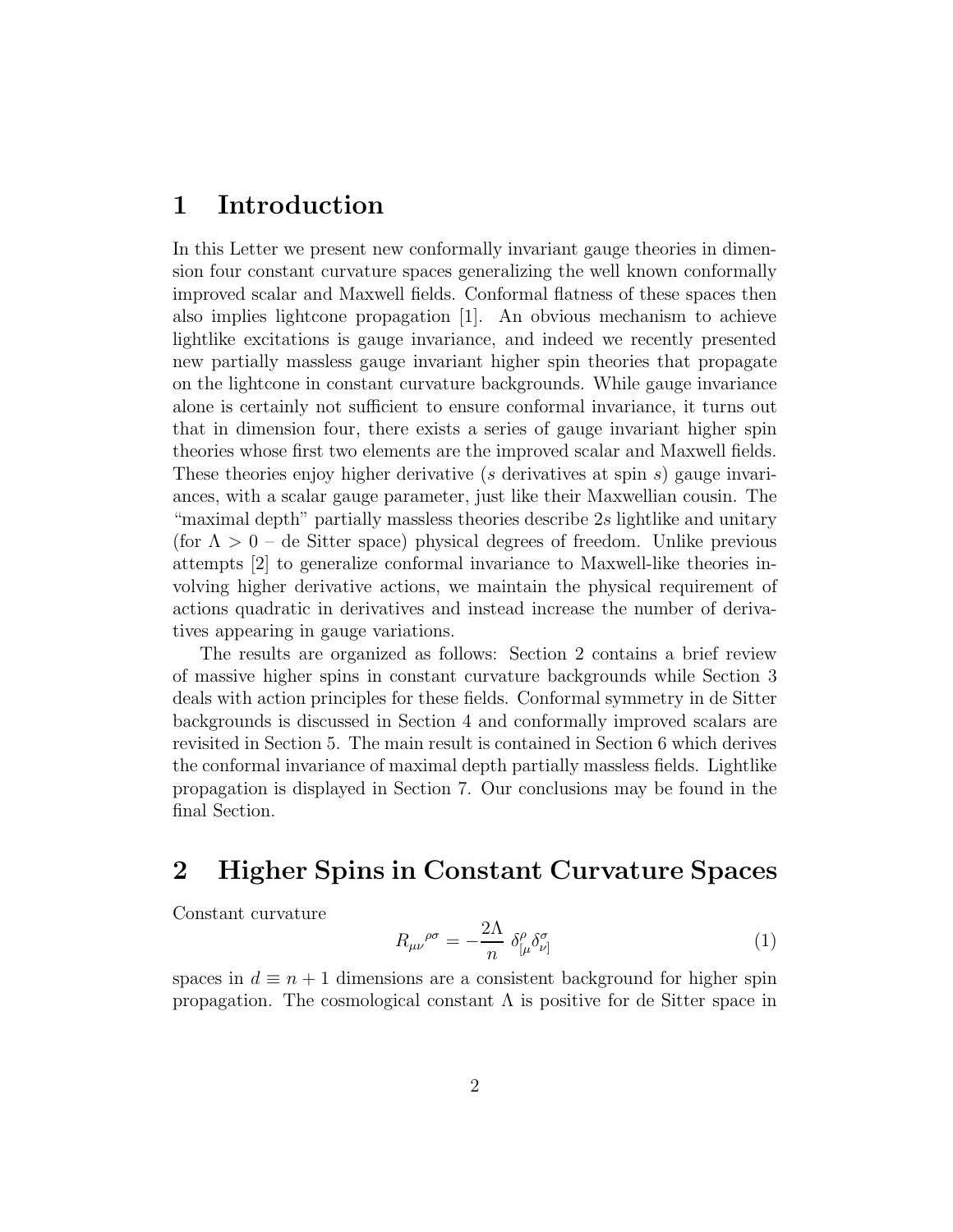our conventions. We will often work in the steady state patch

$$
ds^2 = -dt^2 + e^{2Mt} d\vec{x}^2,
$$
\t(2)

where

$$
M^2 \equiv \frac{\Lambda}{n} \,. \tag{3}
$$

The field equation for physical fields is [3]

$$
\left(D_{\mu}D^{\mu} + \left[(s-1)^{2} + (s-2)(n-3) - 3\right]M^{2} - m^{2}\right)\varphi_{\mu_{1}...\mu_{s}}^{\text{phys}} = 0. \quad (4)
$$

Physical fields are classified by the mass parameter  $m$ . In steady state coordinates they obey the following criteria for all  $m^2 > 0$ 

$$
\varphi_{0\mu_2\ldots\mu_s} = 0 = \varphi^{\rho}{}_{\rho\mu_2\ldots\mu_s} ,\qquad (5)
$$

as well as additional conditions

$$
\partial^{\mu_1} \dots \partial^{\mu_t} \varphi_{\mu_1 \dots \mu_s} = 0 \,, \tag{6}
$$

when

$$
m2 = (t-1)(2s - t + n - 3)M2, \t t = 1,...,s.
$$
 (7)

The integer  $t$  is called the "depth" of a partially massless field subject to a mass tuning (7). Depth  $t = 1$  corresponds to the on-shell condition for a strictly massless spin s field whose physical fields are spatially tracelesstransverse symmetric tensors. For all values of the depth  $1 \leq t \leq s$ , the theory enjoys a higher derivative gauge invariance

$$
\delta\phi_{\mu_1\ldots\mu_s} = D_{(\mu_1}\cdots D_{\mu_t}\xi_{\mu_{t+1}\ldots\mu_s)} + \cdots \tag{8}
$$

Non-tuned values of the mass

$$
m^2 < (s-1)(s+n-3)M^2 \,,\tag{9}
$$

correspond to massive fields described by spatially traceless tensors. (Unitarity is violated for mass values not obeying (7) or (9) [4].) Strictly massless and massive fields survive in the Minkowski limit  $M = 0$ . Peculiar to de Sitter space are physical fields for values of  $t \neq 1$  [4]. These are partially massless fields of depth t. Like their strictly massless counterparts they propagate at speed of light. Their physical degrees of freedom are spanned by intermediate helicity counts as demanded by (6). These theories are also unitary in de Sitter  $(Λ > 0)$  backgrounds and obey an energy positivity condition within the horizon [5].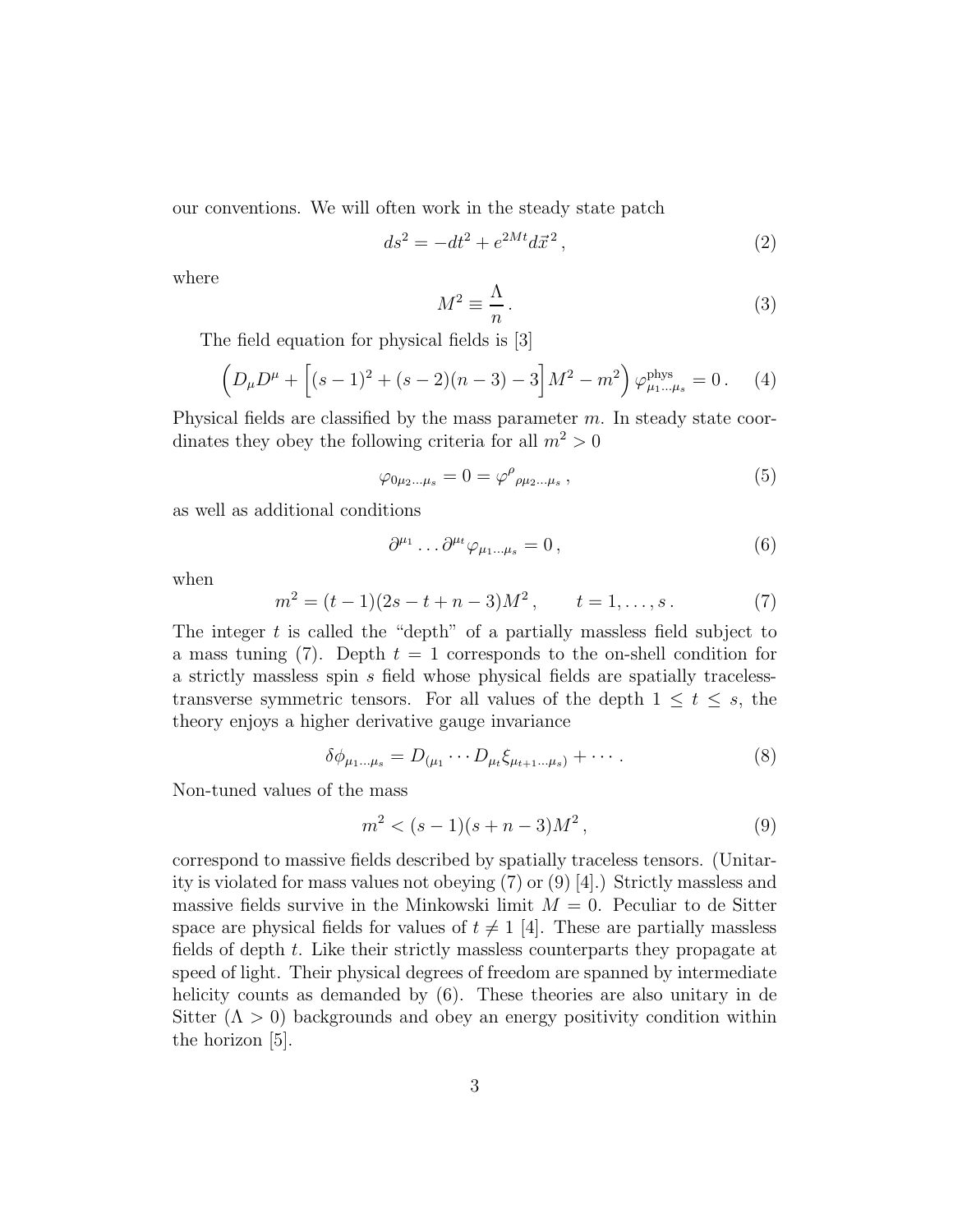# 3 Actions

Defining

$$
\varphi_{i_1...i_s}^{\text{phys}} \equiv \sqrt{-g}^{\frac{s}{n}-\frac{1}{2}} q_\varepsilon \,, \tag{10}
$$

where  $\varepsilon$  stands for a helicity labeling<sup>1</sup> of the spatial indices  $i_1 \ldots i_s$  subject to  $(5)$  and possibly  $(6)$ , the field equation  $(4)$  becomes

$$
\left(-\frac{d^2}{dt^2} + \Delta + \left[\frac{M(2s+n-4)}{2}\right]^2 - m^2\right)q_{\varepsilon} = 0.
$$
 (11)

Here the spatial Laplacian  $\Delta \equiv e^{2Mt}\vec{\partial}^2$  carries the only explicit time dependence and we will raise and lower spatial indices with impunity. An action principle follows immediately

$$
S = \int dt \left( \sum_{\varepsilon} p_{\varepsilon} \dot{q}_{\varepsilon} - H \right), \qquad (12)
$$

where the Hamiltonian

$$
H \equiv \sum_{\varepsilon} \int d^n x \, \frac{1}{2} \Big[ p_\varepsilon^2 + e^{-2Mt} [\vec{\partial} q_\varepsilon]^2 + \mu^2 q_\varepsilon^2 \Big] \,. \tag{13}
$$

Here the "effective mass" is

$$
\mu^2 \equiv m^2 - \left[\frac{M(2s + n - 4)}{2}\right]^2.
$$
 (14)

The action (12) may also be obtained by a detailed constraint analysis of covariant, higher spin actions [5].

### 4 Conformal Symmetry

De Sitter spacetime, being conformally flat, enjoys not only an  $so(d, 1)$  isometry algebra but also an  $\mathfrak{so}(d, 2)$  conformal algebra. Perhaps the simplest construction of explicit conformal Killing vectors is to express the metric in a manifestly conformally flat frame

$$
\frac{ds^2}{dt} = \frac{-d\tau^2 + d\vec{x}^2}{M^2 \tau^2},\tag{15}
$$

 $1$ See [5] for a details of this Hamiltonian analysis.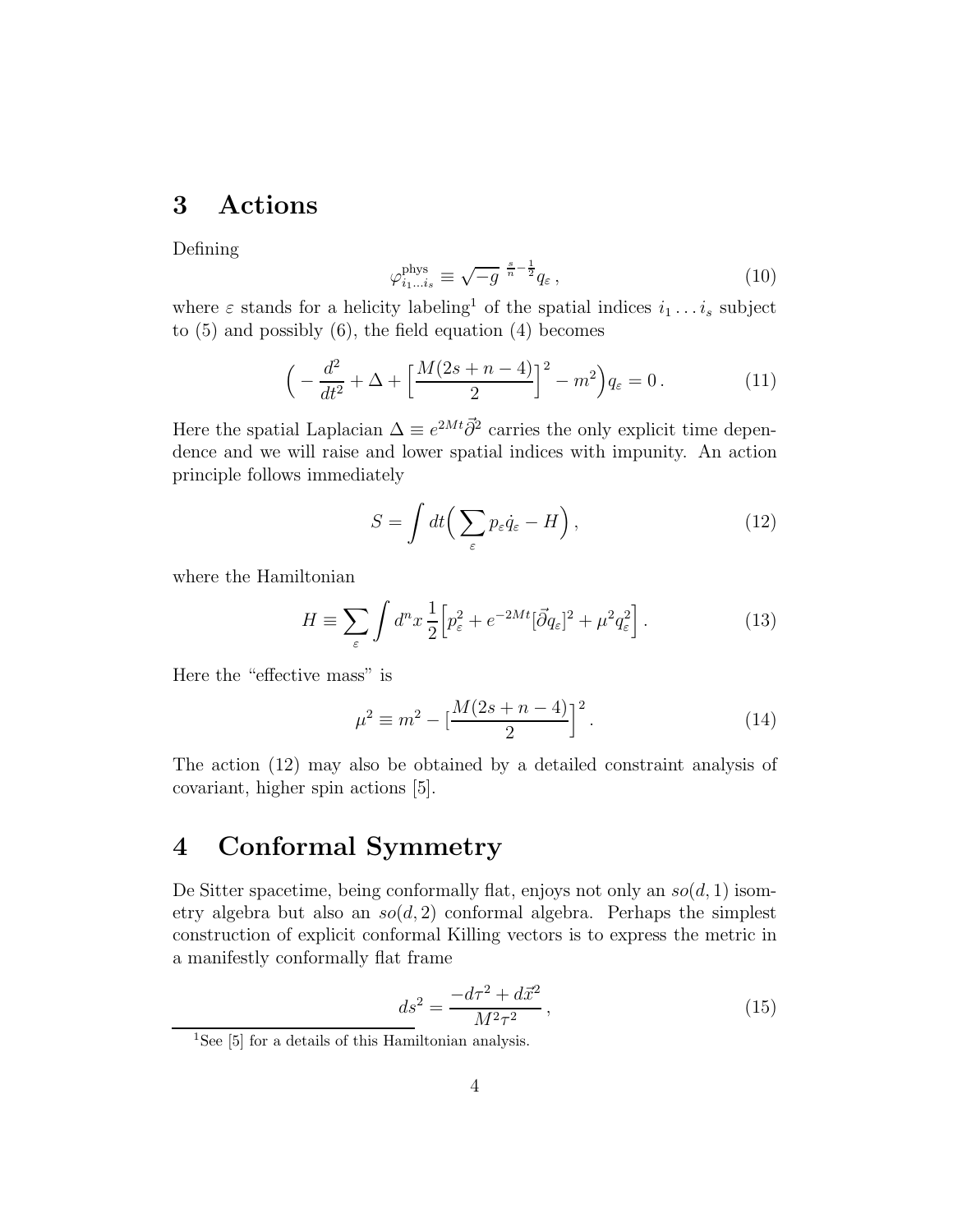where  $\tau = -M^{-1} \exp\left(Mt\right)$  is the conformal time coordinate. One then writes down the flat conformal generators in the coordinates  $(\tau, \vec{x})$ ,

$$
iP_i = \partial_i, \qquad iL = \frac{d}{d\tau},
$$
  
\n
$$
iD = \tau \frac{d}{d\tau} + \vec{x} \cdot \vec{\partial}, \qquad iM_{ij} = x_i \partial_j - x_j \partial_i, \qquad iN_i = x_i \frac{d}{d\tau} + \tau \partial_i,
$$
  
\n
$$
iK_i = 2ix_i D + \left[ -\tau^2 + \vec{x}^2 \right] \partial_i, \qquad iJ = -2i\tau D + \left[ -\tau^2 + \vec{x}^2 \right] \frac{d}{d\tau}.
$$
\n(16)

The generators  $(P_i, D, M_{ij}, K_i)$  obey the  $so(d, 1)$  de Sitter isometry algebra while the remaining generators enlarge this to the conformal  $so(d, 2)$  algebra with corresponding conformal Killing vectors

$$
[iL, ds^2] = -\frac{2}{\tau} ds^2, \quad [iN_i, ds^2] = -\frac{2x_i}{\tau} ds^2, \quad [iJ, ds^2] = -\frac{2(-\tau^2 + \vec{x}^2)}{\tau} ds^2.
$$
\n(17)

In general we will denote the function multiplying  $2ds^2$  on the right hand side (equaling the divergence of the corresponding conformal Killing vector divided by the dimensionality of spacetime) as  $\alpha_X$ :

$$
[iX, ds2] = 2\alpha_X ds2.
$$
 (18)

It is important to note that the conformal  $so(d, 2)$  algebra is obtained by requiring closure of the generator L and the  $so(d-1,1)$  isometry algebra under commutation. This has the pleasant consequence that  $L$  and de Sitter invariance are sufficient for a theory to be conformal. In the steady state coordinates (2) we have

$$
iL = e^{Mt} \frac{d}{dt} \,. \tag{19}
$$

### 5 Scalars

The improved scalar action

$$
S = -\frac{1}{2} \int dx \sqrt{-g} \left( \partial_{\mu} \varphi g^{\mu \nu} \partial_{\nu} \varphi + \frac{1}{6} R \varphi^2 \right) , \qquad (20)
$$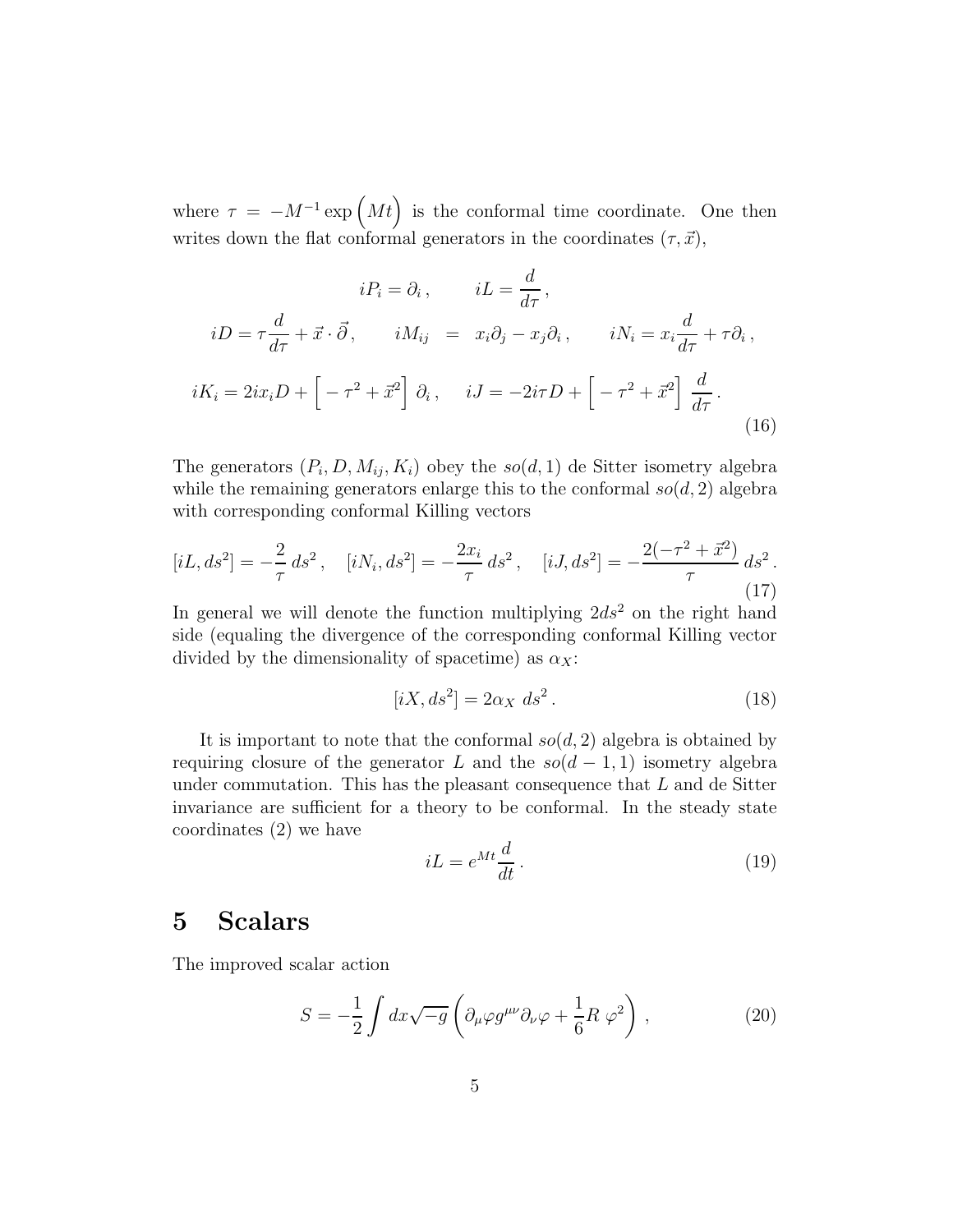is invariant under conformal transformations

$$
\delta\varphi = X\varphi + \left(\frac{d}{2} - 1\right)\,\alpha_X\varphi\,,\tag{21}
$$

where  $X \equiv \xi^{\rho} \partial_{\rho}$ ,  $D_{(\mu} \xi_{\nu)} = \alpha_X g_{\mu\nu} = \frac{1}{d} D \xi g_{\mu\nu}$  and  $\frac{d}{2} - 1$  is the conformal weight of the field  $\varphi$ .

It is useful for our purposes to spell out this invariance explicitly in a de Sitter background. In the steady state coordinates, the action reads

$$
S = -\frac{1}{2} \int dt d^nx \ e^{nMt} \left( -\dot{\varphi}^2 + e^{-2Mt} [\vec{\partial}\varphi]^2 + \frac{M^2}{4} (n^2 - 1)\varphi^2 \right) . \tag{22}
$$

As discussed in the previous Section, it suffices to consider the generator  $iL = e^{Mt} \frac{d}{dt}$ . By either computing the right hand side of (21) or examining the gradient terms in the action, which must be separately conformally invariant, we find

$$
\delta_L \varphi = e^{(3-n)Mt/2} \frac{d}{dt} \left( e^{(n-1)Mt/2} \varphi \right). \tag{23}
$$

It is then easy to verify that the  $\delta_L$  variation of the Lagrangian in (22) is a total time derivative.

Let us now perform this computation yet again in a first order formulation. Making the field redefinition (10) and a Legendre transformation, the action reads

$$
S = \int dt dx^{n} \left( p\dot{q} - \frac{1}{2} \left[ p^{2} + e^{-2Mt} [\vec{\partial}q]^{2} - \frac{1}{4} M^{2} q^{2} \right] \right) . \tag{24}
$$

It enjoys the conformal invariance

$$
\delta_L q = e^{3Mt/2} \frac{d}{dt} \left( e^{-Mt/2} q \right), \qquad \delta_L p = \frac{d}{dt} \left( e^{3Mt/2} \frac{d}{dt} \left( e^{-Mt/2} q \right) \right). \tag{25}
$$

Although the above calculation is a triviality, the conformally invariant action  $(24)$  plays an archetypal rôle in what follows.

# 6 Conformal Partially Massless Higher Spins

Our remaining task is to determine which, if any, of the partially massless theories are also conformal. A Herculean, but perhaps noble task would be to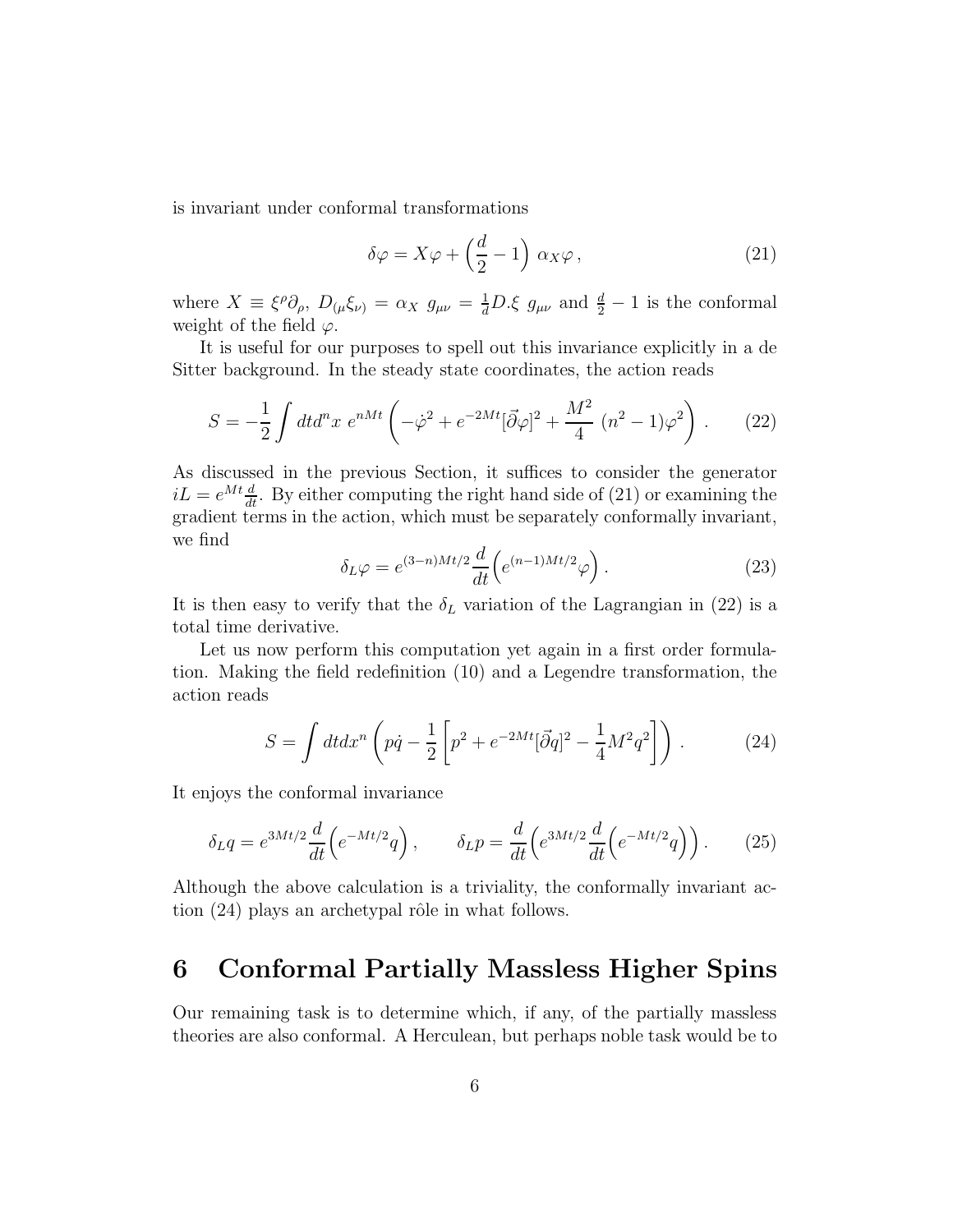write down covariant actions at arbitrary values of the spin<sup>2</sup> and determine conformal invariance explicitly. To arrive quickly at an answer, however, we proceed as follows. Firstly, we need only look for invariance with respect to "de Sitter dilations"  $\delta_L$ . Secondly, a notable feature of free higher spin fields is that despite the complexity of their covariant actions, first order action principles in terms of physical degrees of freedom are extremely simple–see equation (12)!

Now, the crux of our argument: compare actions (12) and (24). Since the dilation  $\delta_L$  necessarily has no spin dependence, we can ignore the helicity summation  $\sum_{\varepsilon}$ . Therefore conformal invariance is guaranteed by choosing the effective mass

$$
\mu^2 = -\frac{1}{4}M^2\,. \tag{26}
$$

Setting the mass parameter  $m^2$  to its depth t partially massless value we therefore require

$$
-\frac{1}{4}M^2(2s - 2t + n - 2)^2 = -\frac{1}{4}M^2,
$$
\n(27)

which is solved via

$$
t = s + \frac{n \pm 1}{2} - 1.
$$
 (28)

However, the depth  $t$  must be both integer and no greater than  $s$ . The only the solutions therefore are  $n = 3, 1, i.e.$  spacetime dimensions four and two! In dimension two, there are no helicities so we find nothing new.

Dimension four is more interesting, we are forced to take  $t = s$ . When  $s = t = 0$ , we obtain a conformally improved scalar. For  $s = t = 1$ , we have a single gauge invariance

$$
\delta \phi_{\mu} = D_{\mu} \xi \,, \tag{29}
$$

yielding Maxwell theory in four dimensional de Sitter space with its scalar gauge parameter. This theory is well known to be conformal. For  $s = t = 2$ , we have a double derivative gauge invariance

$$
\delta\phi_{\mu\nu} = \left(D_{(\mu}D_{\nu)} + \frac{\Lambda}{3}\right)\xi\tag{30}
$$

and we obtain the original spin 2 partially massless theory of [1]. Indeed, these authors arrived at this theory by demanding conformal invariance and

<sup>&</sup>lt;sup>2</sup>Indeed, covariant actions can be determined from the work of [6].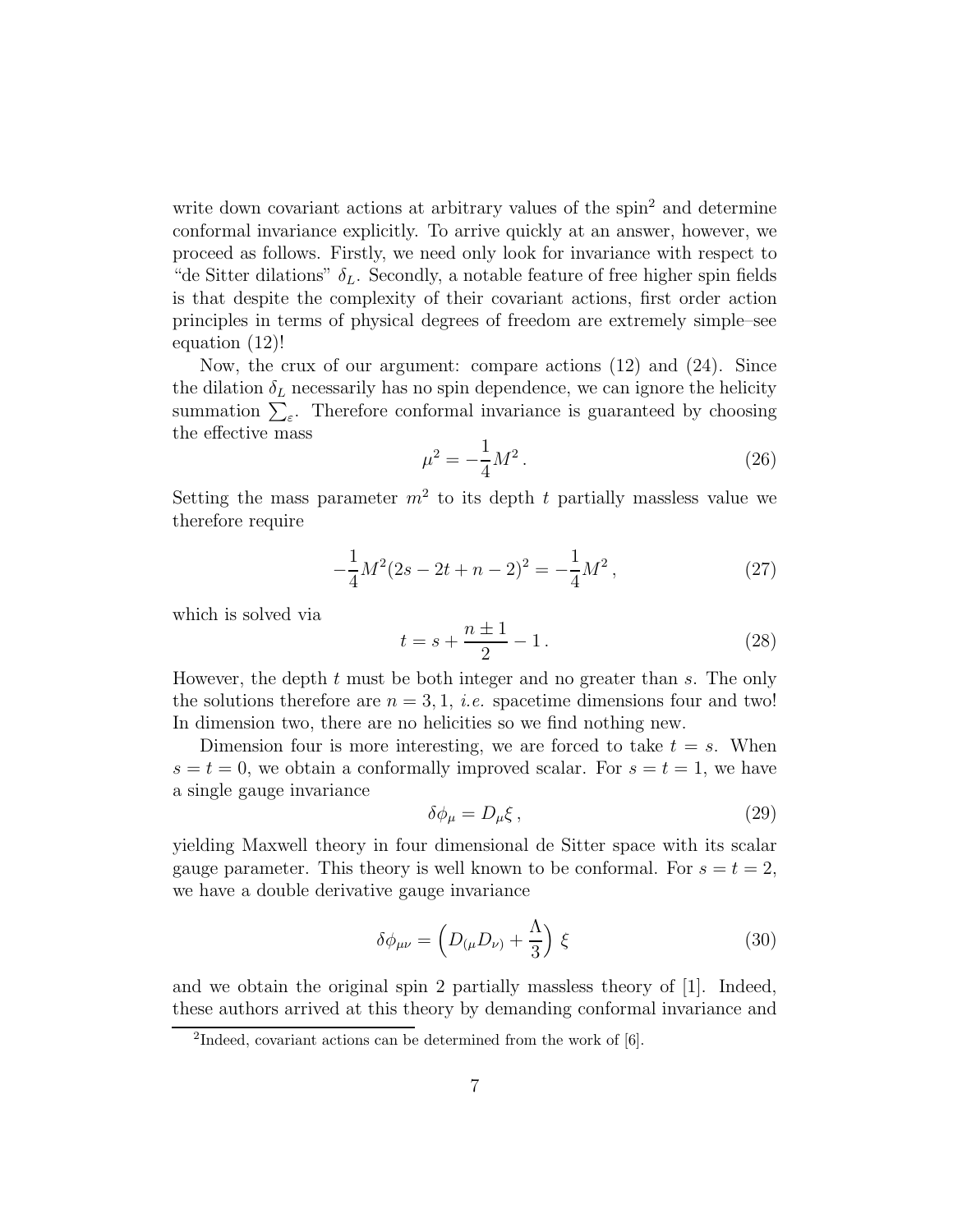found a higher derivative gauge transformation as a consequence, as opposed to the opposite logic which led to partially massless yet not necessarily conformal theories in [3, 4, 5, 8].

In general, our result is that in dimension four, partially massless theories with maximal depth gauge invariances

$$
\delta\phi_{\mu_1...\mu_s} = \left(D_{(\mu_1}...D_{\mu_s)} + \cdots\right)\xi, \qquad (31)
$$

are conformally invariant.

# 7 Null Propagation

Another way to uncover the conformal invariance of dimension four maximal depth partially massless theories is to solve explicitly their higher spin wave equations. This computation has been carried out in [3]. In steady state coordinates the wave equations for these theories are of Bessel type. In general the solutions are, of course, Bessel functions, but Huygen's principle [7] implies that for half integer values of their index  $\nu$ , these Bessel solutions become simply massless plane waves multiplied by slowly varying polynomials. There are cardinally infinitely many such special solutions but the index  $\nu = 1/2$  is special, since it corresponds to a conformally improved scalar. Some details:

Let us work in four dimensional spacetime since that is where the interesting conformal theories live. Fourier transforming  $\vec{\partial} \rightarrow i\vec{k}$  and rescaling the conformal time coordinate  $\tau \to z = |\vec{k}| \tau$ , the field equation for a massive spin s, helicity  $\varepsilon$  field in de Sitter space reads

$$
\frac{d^2q}{dz^2} + \frac{1}{z} + \left(1 - \frac{\nu^2}{z^2}\right)q = 0,\tag{32}
$$

where  $q \equiv |\vec{k}/M|^{3/2-s} q_{\varepsilon}$  and the index

$$
\nu^2 = \frac{1}{4} + s(s-1) - \frac{m^2}{M^2} \,. \tag{33}
$$

Setting  $m^2$  to its tuned values (7) yields

$$
\nu^2 = \frac{1}{4}(2s - 2t + 1)^2. \tag{34}
$$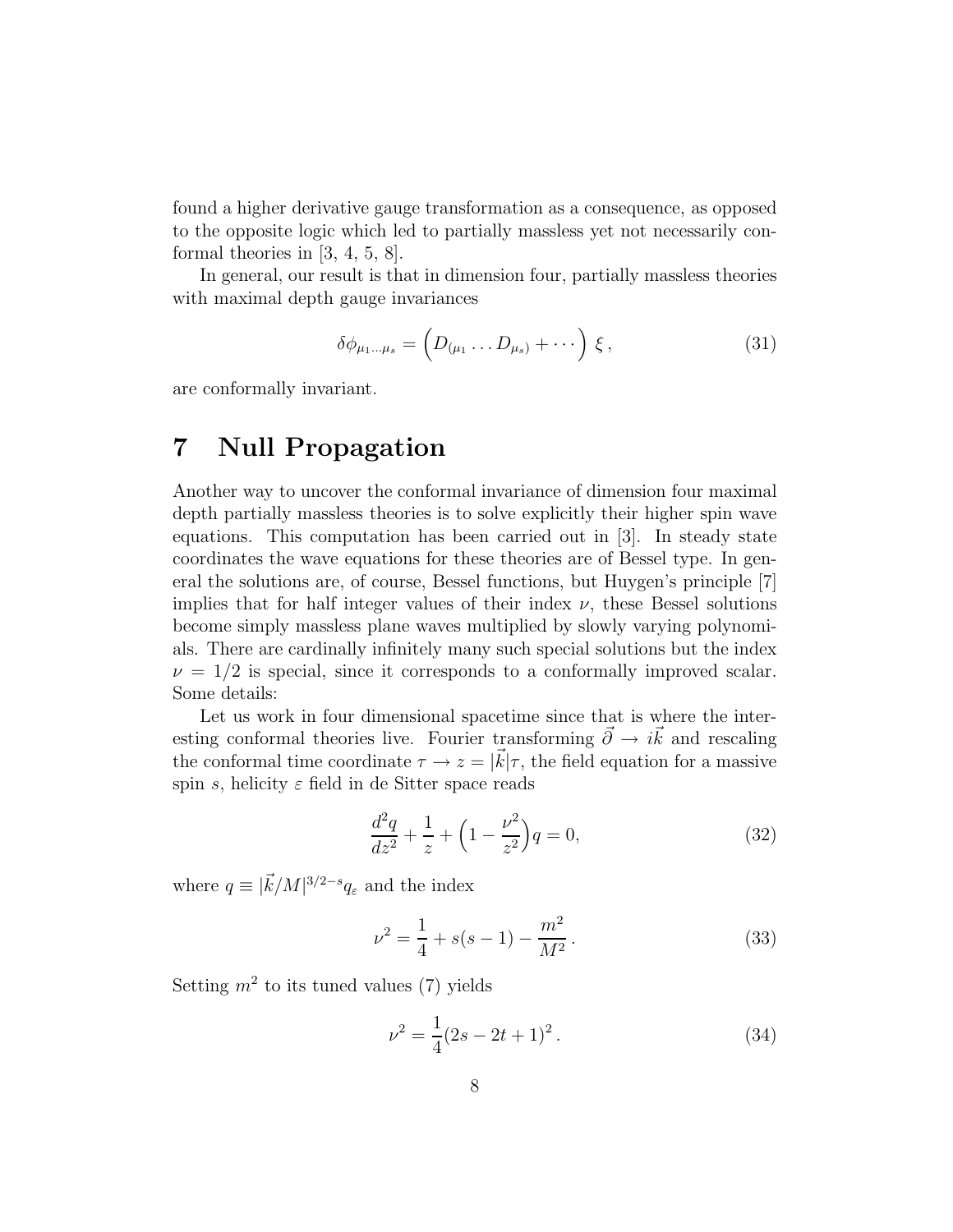The conformal value  $\nu^2 = 1/4$  is obtained only for  $s = t$  in agreement with the analysis of the previous Section. In this case the solution to the wave equation is  $q(z) = z^{-1/2} \exp(iz)$  which amounts to massless plane wave propagation since the overall exponential behavior is  $\exp(i|\vec{k}|\tau + i\vec{k} \cdot \vec{x})$ .

#### 8 Conclusions

In this Letter we have uncovered new conformal, gauge invariant theories in four dimensional de Sitter space generalizing Maxwell's vector theory. These new theories describe spin s, lightlike excitations with helicities  $\pm s, \ldots, \pm 1$ . As for Maxwell theory, elimination of the zero helicity mode via gauge invariance suffices to ensure conformal invariance.

Many pressing questions remain but as usual the main difficulty is interactions. As yet no obvious mechanism for partially massless interactions is available, although one might expect Strings to do the job [9]. Another speculation is that since the maximal depth partially massless theories are singled out by conformal invariance, perhaps the interaction problem is more tractable for these theories. The guiding principle would, of course, be conformal invariance.

## Acknowledgments

A.W. thanks the Max Planck Institut für Mathematik Bonn for hospitality and the Vivatsgasse  $Strafennusiker$  for inspiration. This work was supported by the National Science Foundation under grants PHY04-01667 and PHY-01-40365.

### References

- [1] S. Deser and R. I. Nepomechie, Phys. Lett. B 132, 321 (1983); Annals Phys. 154, 396 (1984).
- [2] T. Branson and A. Gover, Diff. Geo. App. 17, 229 (2002).
- [3] S. Deser and A. Waldron, Phys. Lett. B 513, 137 (2001) [arXiv:hepth/0105181].